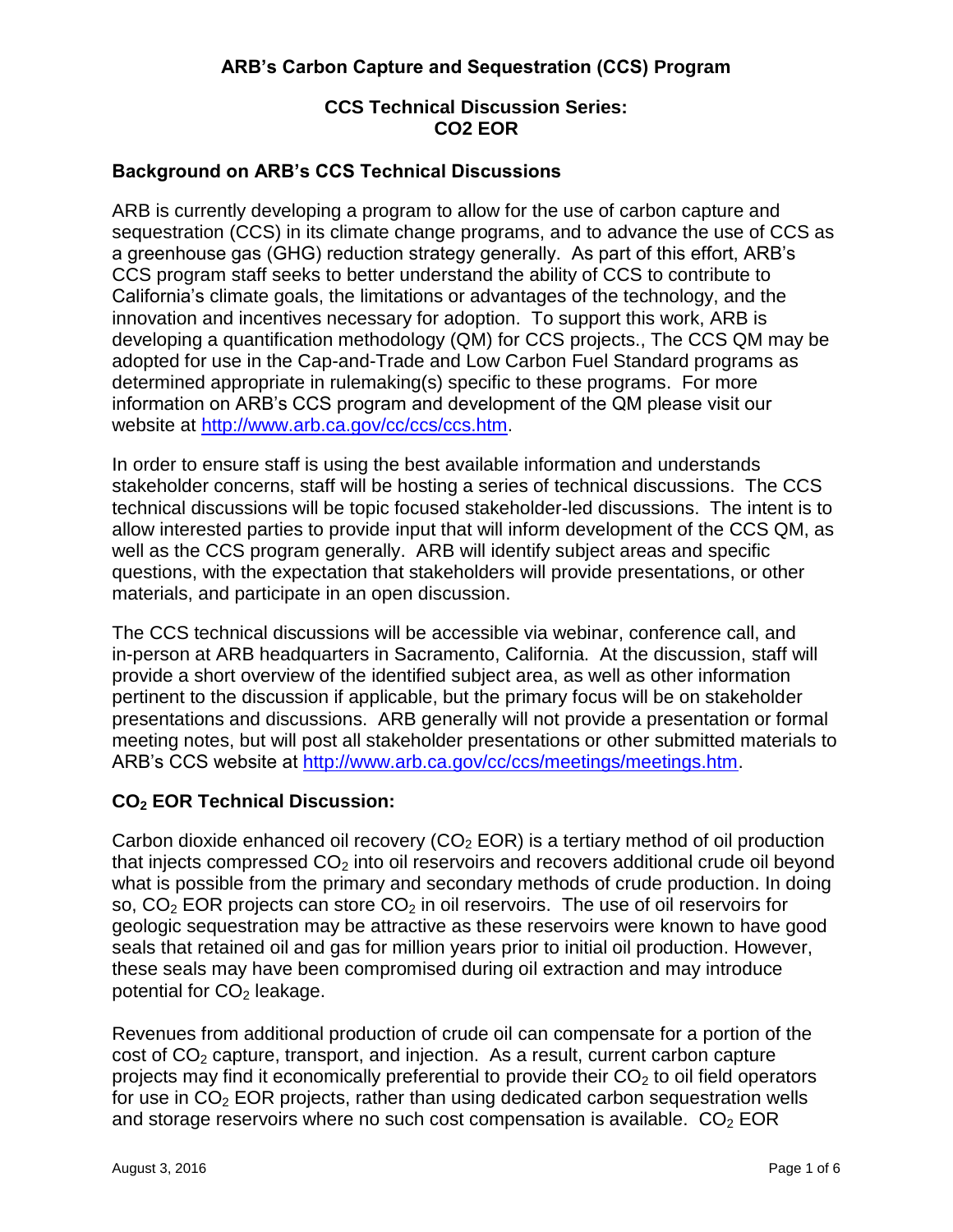projects where carbon sequestration is a specific goal of the project may increase in number and scale as public acceptance and regulatory oversight grow.<sup>1</sup>

ARB understands that current  $CO<sub>2</sub>$  EOR projects exist in order to extract oil, and generally do not place a particular focus on permanent storage of  $CO<sub>2</sub>$ . In fact, in order to minimize  $CO<sub>2</sub>$  costs,  $CO<sub>2</sub>$  EOR operators may retrieve  $CO<sub>2</sub>$  from exhausted sites and transport that  $CO<sub>2</sub>$  for re-use in other sites. Some  $CO<sub>2</sub>$  is retained within injection sites and remains un-retrievable (sometimes called incidental sequestration). As a result, all  $CO<sub>2</sub> EOR$  projects may achieve some level of  $CO<sub>2</sub>$  sequestration. Where  $CO<sub>2</sub> EOR$ projects may differ from one another is the source of the  $CO<sub>2</sub>$  (natural<sup>2</sup> vs. anthropogenic), the amount of  $CO<sub>2</sub>$  injected that is sequestered, and the permanence of the sequestration. Therefore, throughout this document and our discussions we will tend not to distinguish between  $CO<sub>2</sub>$  EOR projects and operations based on whether their primary goal is  $CO<sub>2</sub>$  sequestration, but rather recognize, highlight, and design the CCS QM around the fact that  $CO<sub>2</sub>$  EOR projects can have a range of potential for  $CO<sub>2</sub>$ sequestration, and that, for permanent carbon sequestration to be recognized under California's climate programs, projects must meet CCS QM requirements.

As with other geologic  $CO<sub>2</sub>$  storage solutions, risks of  $CO<sub>2</sub>$  leakage either to the atmosphere or into unintended compartments in the subsurface may still exist.  $CO<sub>2</sub>$ leaks can pose a safety risk to human health, cause contamination of aquifers or other mineral resources in the subsurface, cause damage to plants and wildlife, or result in GHG emissions. These risks will be the specific focus of a separate technical discussion, but to the extent that there are risks that are more specifically relevant to CO<sub>2</sub> EOR they are applicable to the current technical discussion.

With regard to the quantification methodology, the inclusion or exclusion of sources in the system boundary $3$  has the potential to impact the magnitude of GHG emissions reductions. For the Cap-and-Trade Program, system boundaries are well defined in the GHG Mandatory Reporting Regulation (MRR); thus, the CCS QM should be designed to align with the MRR system boundaries. The LCFS program is based on lifecycle assessment and therefore, in the context of the potential use of the CCS QM in the LCFS program, it will be important to understand and define the most appropriate system boundary for  $CO<sub>2</sub>$  EOR projects.

Additionally, as with any method of  $CO<sub>2</sub>$  storage, but perhaps particularly so when the storage takes place in an active oil field, ARB's QM for  $CO<sub>2</sub> EOR$  with carbon sequestration must ensure that emission reductions for  $CO<sub>2</sub>$  sequestration projects are real, permanent, quantifiable, and verifiable.

The main goal of this technical discussion is to understand and receive recommendations on how to deal with the risks and particulars of permanent  $CO<sub>2</sub>$ 

 $\overline{a}$ 

 $1$  Hovorka, S., and S. Tinker. "EOR as sequestration: Geoscience perspective." Proceedings of the MIT Symposium on Role of EOR in Accelerative Deployment of CCS, Cambridge, MA, USA. Vol. 23. 2010.  $CO<sub>2</sub>$  from natural geologic sources, such as natural  $CO<sub>2</sub>$  domes, that would not otherwise be released would not qualify for CCS benefits under California's climate programs.

 $3$  The system boundary defines which processes and activities are included in the scope of analysis; this term is frequently associated with lifecycle analysis.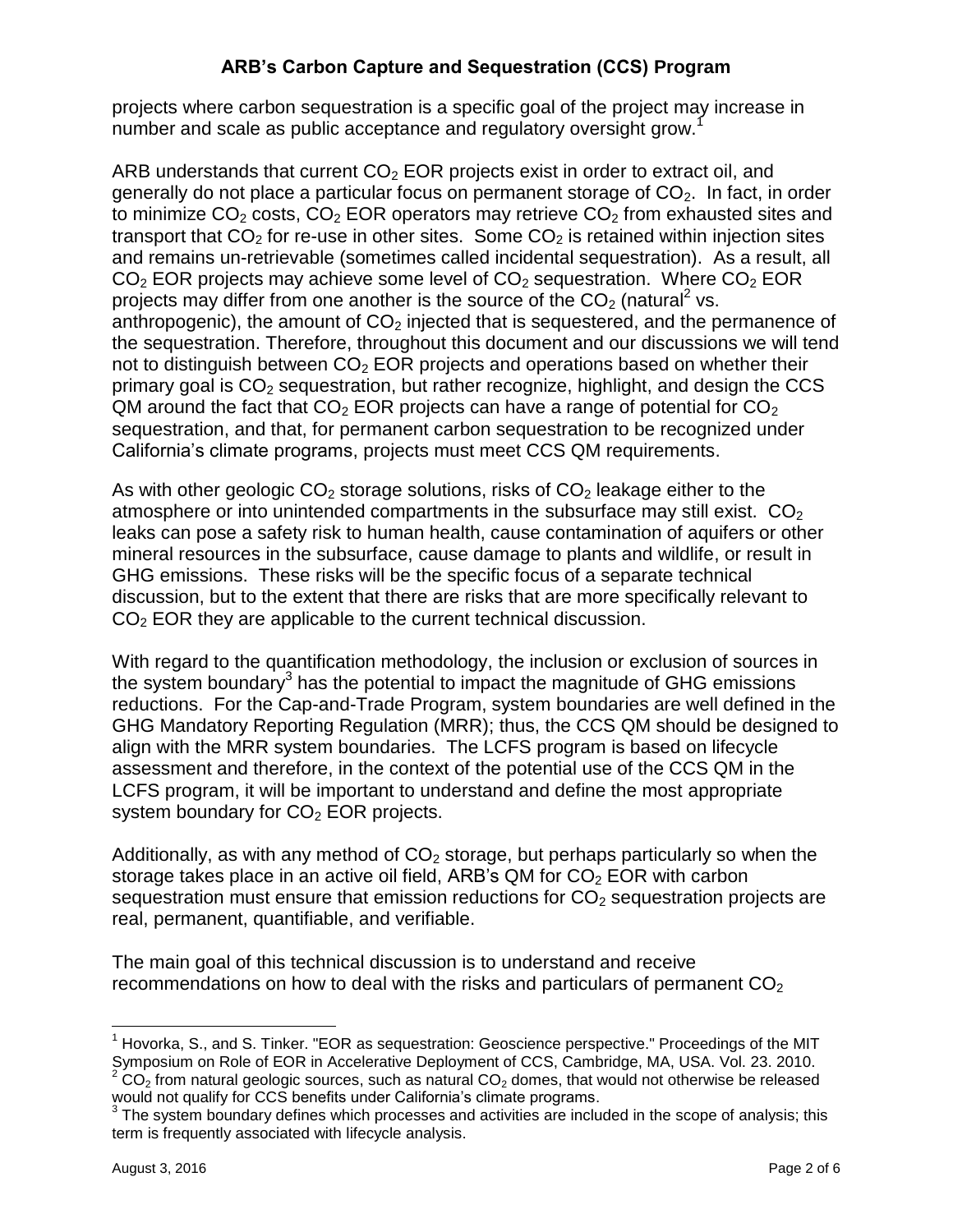storage in oil fields using  $CO<sub>2</sub> EOR$ . As such, we are looking to determine what considerations need to be taken into account to ensure that the CCS QM provisions for  $CO<sub>2</sub> EOR$  as a storage method are robust and defensible, reservoir mechanical integrity is maintained throughout the lifetime of  $CO<sub>2</sub>$  EOR projects, and  $CO<sub>2</sub>$  leaks are minimized. The technical discussion also seeks inputs on co-optimization of oil production and  $CO<sub>2</sub>$  storage.

#### *Participating in the CO<sup>2</sup> EOR Technical Discussion*

| DATE: | Tuesday, August 23, 2016   |
|-------|----------------------------|
| TIME: | $9:30$ a.m. to $3:30$ p.m. |

To attend in person:

LOCATION: Conference Room 550 ADDRESS: Cal/EPA Headquarters Building 1001 "I" Street Sacramento, California 95814

To participate by webinar:

<https://attendee.gotowebinar.com/register/2504832999508397057>

To participate by teleconference: United States: +1 (415) 655-0060 Access Code: 318-888-298 Please note that this is a toll call.

### *Presenting at the CO<sup>2</sup> EOR Technical Discussion*

If you would like to present at the  $CO<sub>2</sub>$  EOR Technical Discussion, please contact Mr. Anil Baral at (916) 327-6913 or [Anil.Baral@arb.ca.gov](mailto:Anil.Baral@arb.ca.gov) by August 15, 2016. ARB is requesting that presentations be limited to 20 minutes. Depending on interest, ARB may adjust presentation length and will communicate this to presenters ahead of time.

If you require special accommodation for the scheduled meeting or need this document in an alternate format (e.g., Braille, large print) or another language, please contact Ms. Regina Cornish at (916) 327-1493, as soon as possible. TTY/TDD/Speech to Speech users may dial 711 for the California Relay Service.

If you have questions about the  $CO<sub>2</sub>$  EOR Technical Discussion, please contact Mr. Anil Baral at (916) 327-6913 or [Anil.Baral@arb.ca.gov.](mailto:Anil.Baral@arb.ca.gov)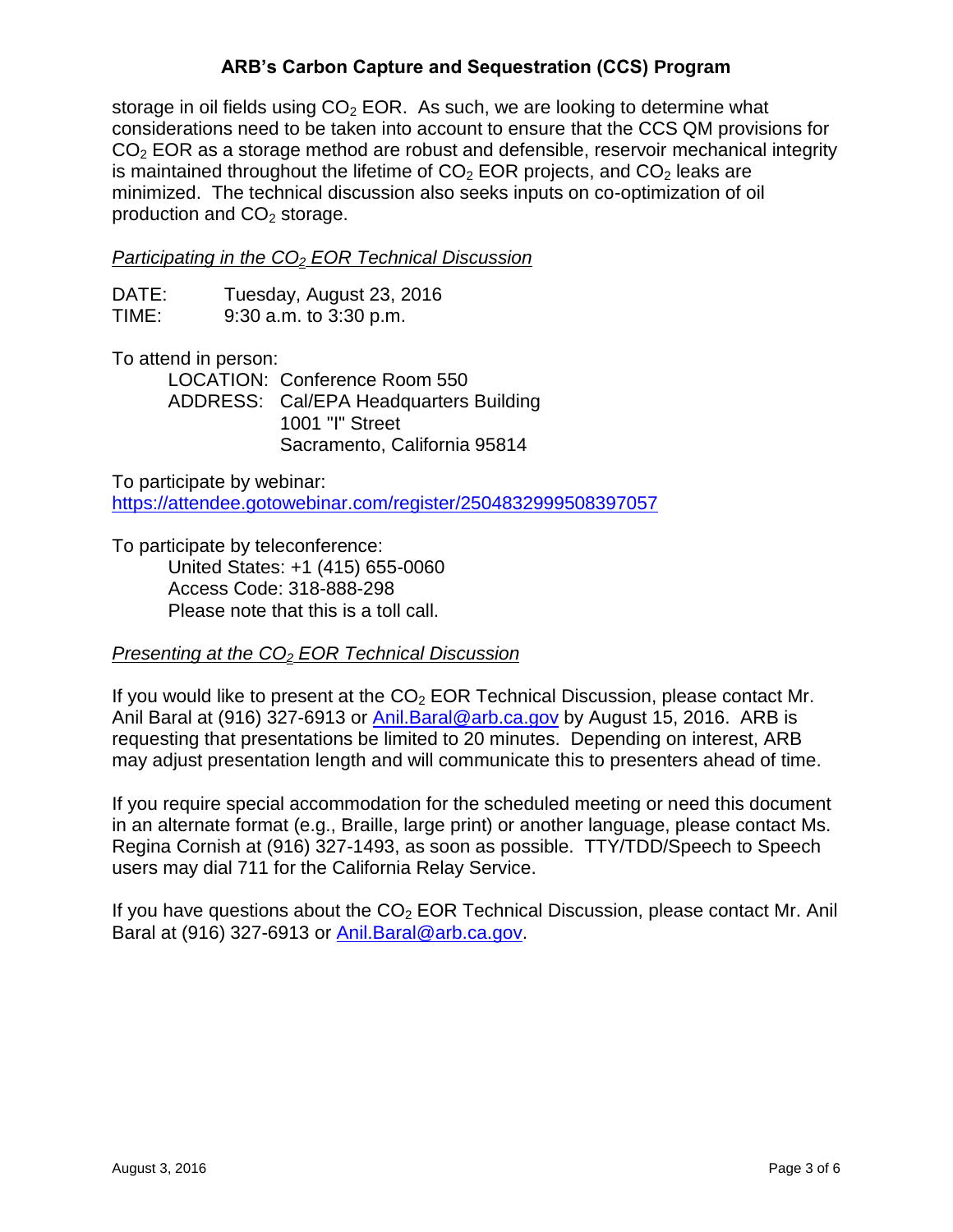### *Questions to Guide the CO<sup>2</sup> EOR Technical Discussion*

The following section provides a list of questions that is intended to guide stakeholder presentations and the discussion generally. Please note that this list is not exhaustive either in topics or questions. Please keep in mind that the goal of the discussion is to explore both what current practices in  $CO<sub>2</sub>$  EOR projects are, and what changes are needed for  $CO<sub>2</sub>$  EOR projects to achieve permanent carbon sequestration.

## **Overview of CO<sup>2</sup> EOR**

- 1. How are  $CO<sub>2</sub>$  EOR projects designed and operated? Are they designed or operated differently when carbon sequestration is specifically considered?
- 2. What are the important features and operations of  $CO<sub>2</sub>$  EOR (CO<sub>2</sub> injection, gas separation,  $CO<sub>2</sub>$  recycling, injection wells, production wells, etc.) with respect to permanent carbon sequestration?

### **Quantification Methodology Elements for CO<sup>2</sup> EOR with Carbon Sequestration**

- 1. ARB is aware of a number of  $CO<sub>2</sub> EOR$  accounting protocols and has included these in our accounting protocol technical discussion and overview document<sup>4</sup>. Are there others we should be aware of? What are the findings of each? How does the choice of system boundary in these protocols affect calculated GHG emissions?
- 2. Given the costs (\$50-120/tonne)<sup>5 6</sup> of  $CO<sub>2</sub>$  from post combustion capture, EOR operators may prefer to decompress the stored  $CO<sub>2</sub>$  and move some or most of the  $CO<sub>2</sub>$  to other fields for injection. There is also a possibility that EOR operators may choose to blowdown<sup>7</sup> their reservoirs after terminating injection in an attempt to extract a small amount of additional oil while also releasing some fraction of the  $CO<sub>2</sub>$  sequestered underground back to the surface. Hence, what is the best approach for addressing intentional  $CO<sub>2</sub>$  releases that may happen towards the end of  $CO<sub>2</sub> EOR projects?$  Alternatively, what would be the consequences to  $CO<sub>2</sub>$  operators if intentional  $CO<sub>2</sub>$  releases were not allowed for  $CO<sub>2</sub>$  EOR sequestration projects?
- 3.  $CO<sub>2</sub>$  EOR causes an increase in crude oil production capacity, which otherwise may not happen in its absence. What is the policy implication of increased crude

 $\overline{\phantom{a}}$ <sup>4</sup> ARB. "A Comparative Study of Existing Standards/Protocols for Carbon Capture and Sequestration to Inform Development of a Quantification Methodology.

<sup>(2016).</sup>http://www.arb.ca.gov/cc/ccs/meetings/CCS\_Protocols\_Comparative\_Study\_4-4-16.pdf<br><sup>5</sup> Kapteijn, Pieter Karel, Eric Kutscha, and Joshua Perron. "A Breakthrough Oxy-Fuel Technology For Cost-Effective CO2-Enhanced Oil Recovery." Abu Dhabi International Petroleum Conference and Exhibition. Society of Petroleum Engineers, 2012.

 $6Rubin$ , Edward S., John E. Davison, and Howard J. Herzog. "The cost of CO 2 capture and storage." International Journal of Greenhouse Gas Control 40 (2015): 378-400.

 $7$  A blowdown is the process in which, instead of simultaneously shutting in both injection and production wells at the time of termination, only the injection wells are shut in, initially causing the pressure to drop below the minimum miscible pressure. As a result, the  $CO<sub>2</sub>$  mixed with the remaining crude oil in the reservoir is released and makes its way to the production wells.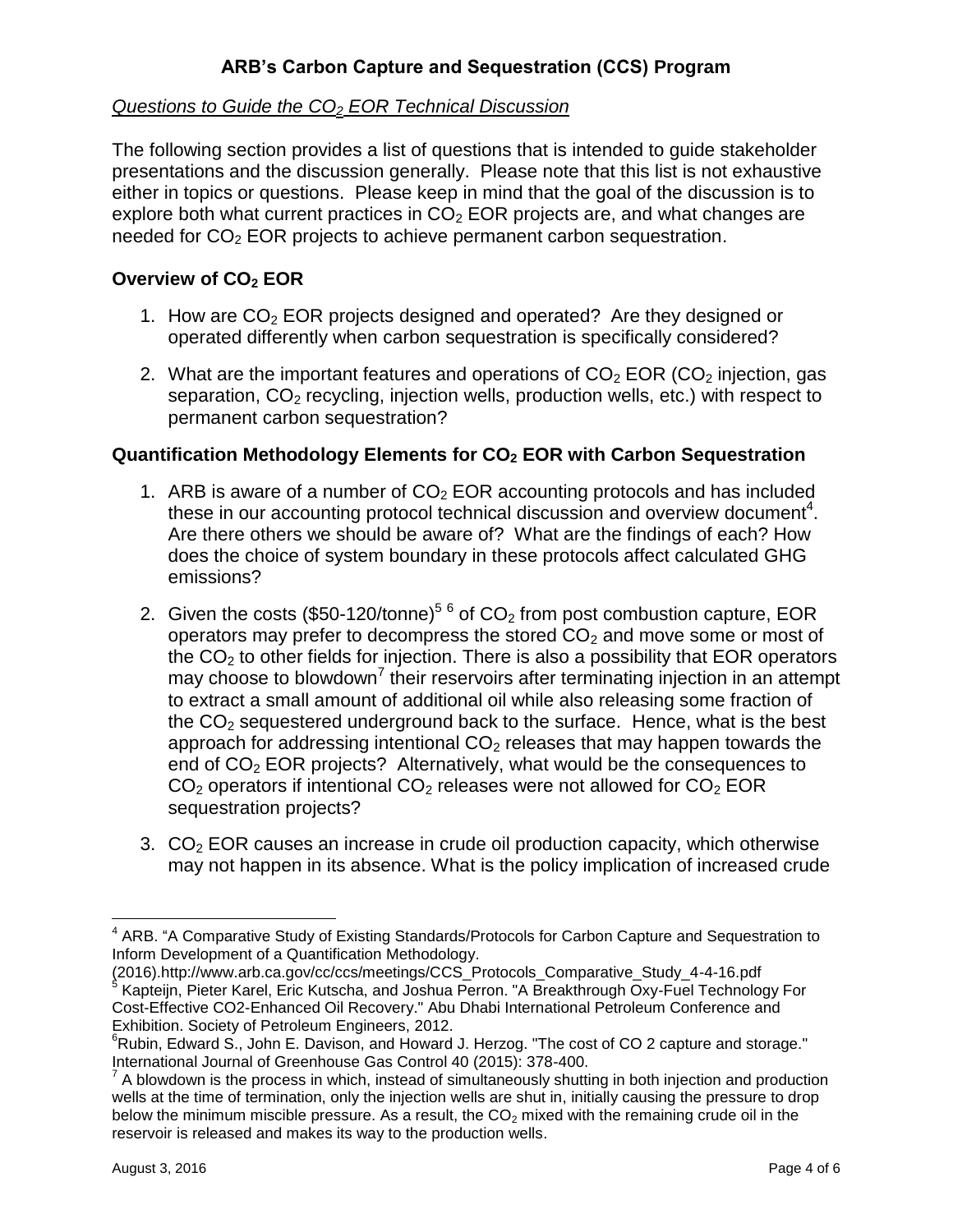oil production and how do we incorporate this consideration in the quantification methodology under the LCFS?

### **Reservoir Types**

- 1. What types of oil reservoirs are suitable for  $CO<sub>2</sub> EOR?$
- 2. What are the key reservoir characteristics that determine whether it is suitable for permanent sequestration?
- 3. Are there reservoirs that would be suitable for CO2 EOR but not suitable for permanent carbon sequestration?
- 4. Beyond conventional oil reservoirs, what other oil fields (e.g., tight oil formations, residual zones) do have potential to store  $CO<sub>2</sub>$  permanently? Are concerns or risks different?
- 5. What are the mechanisms of  $CO<sub>2</sub>$  trapping in  $CO<sub>2</sub>$  EOR reservoirs?

### **Reservoir Integrity**

- 1. How can the mechanical integrity of oil reservoirs undergoing  $CO<sub>2</sub> EOR$  be ensured?
- 2. What are the most likely leakage pathways from  $CO<sub>2</sub>$  EOR projects?
- 3. What do observations of current projects tell us about the magnitude of  $CO<sub>2</sub>$ leakage from operational  $CO<sub>2</sub>$  EOR fields? What does the historical monitoring say? What do observations in gas storage tell us?
- 4. Are the monitoring methods for detecting and quantifying leaks from  $CO<sub>2</sub> EOR$ projects different than from other reservoir or injection types? If so, what are they?
- 5. What unique steps must be taken to prevent  $CO<sub>2</sub>$  leakage from oil reservoirs undergoing  $CO<sub>2</sub> EOR?$  Should abandoned wells be subject to specific integrity or abandonment requirements?

### **Injection Potential**

- 1. Given the cost of  $CO<sub>2</sub>$  historically the goal has been to maximize crude oil production with the least amount of  $CO<sub>2</sub>$  use. With carbon pricing,  $CO<sub>2</sub>$  storage may be become an important source of revenue, which may incentivize  $CO<sub>2</sub>$ EOR operators to co-optimize both the amount of stored  $CO<sub>2</sub>$  and crude production. Can crude oil production and  $CO<sub>2</sub>$  storage be co-optimized, or are these goals at odds with each other?
- 2. Is co-optimization of crude oil production and  $CO<sub>2</sub>$  storage economically or otherwise necessary to make  $CO<sub>2</sub>$  EOR production feasible/attractive?
- 3. What are the potential sources of  $CO<sub>2</sub>$  for EOR and their supply potential?